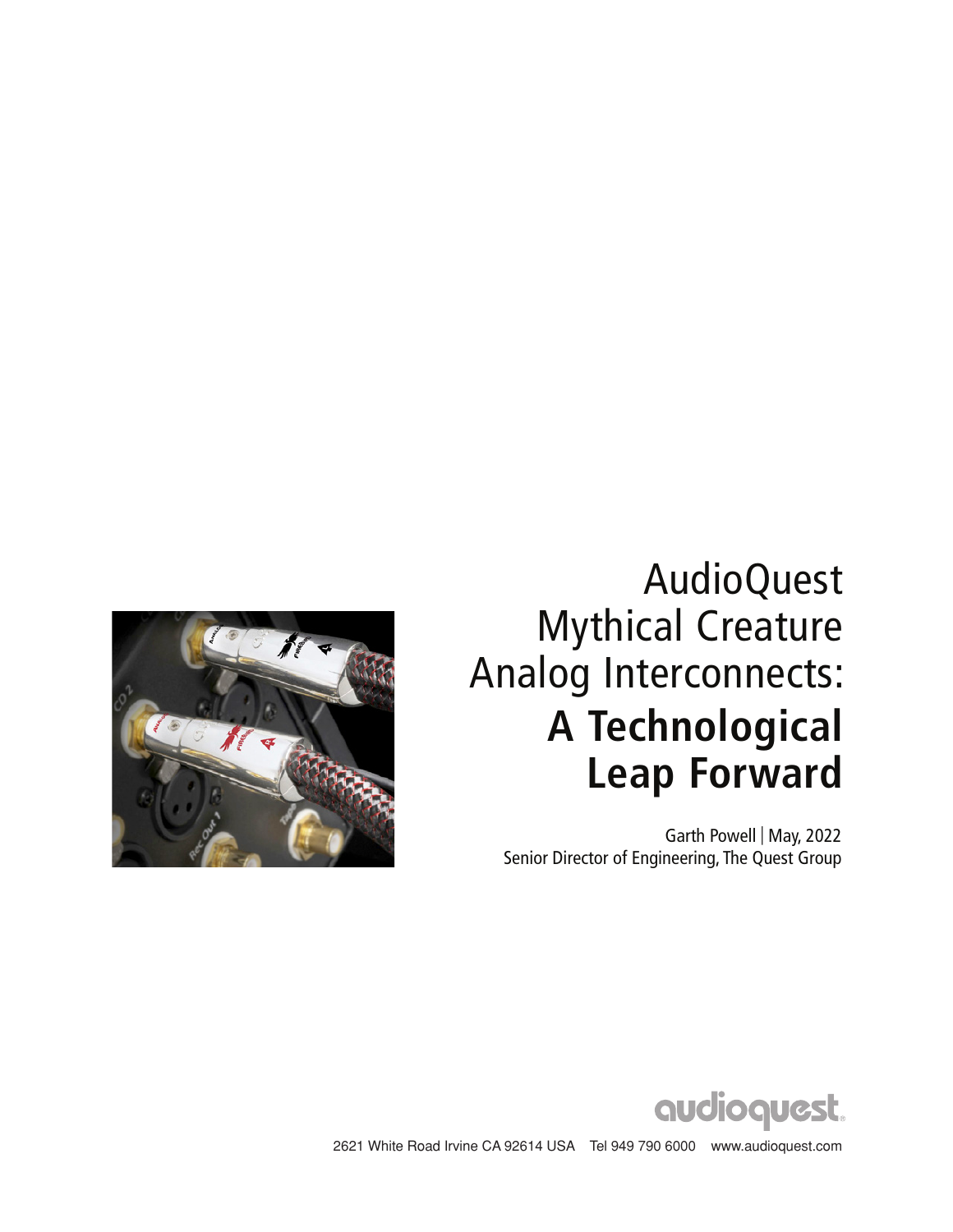With more than 40 years of experience in cable design, Bill Low and AudioQuest set a very high bar for analog-audio interconnect technology and performance, previously introducing critically acclaimed products such as Fire, Wild, and our former reference, the WEL Signature.

These designs built on many hard-won technologies and materials, from Perfect-Surface conductor metals to Triple-Balanced topology, FEP Air-Tube dielectric materials, Direction-Controlled conductors, and our patented 72v Dielectric-Bias System (DBS). In addition, great attention was given to noise dissipation via multiple layers of conductive carbon and aluminum foil shields. All these things and more were combined to create a standard, or reference, that was as close as we believe anyone had come to our laboratory test ideal, no cable — for practical purposes, a very short jumper of the best quality conductive material possible.

Exceeding this level of performance required a fresh approach. Though we had a great foundation of materials and tools upon which to build, no assumptions were made that what was created for our previous interconnects (or the Mythical Creature speaker cables and Storm Series AC power cables) could simply be transferred or carried over to this application.

When we investigate the strengths and shortcoming of an interconnect, it's best to get back to electrical basics. In the high-performance audio industry, it's typical to exploit the exotic. However, the circuitous route is rarely the most productive or practical. Instead, we must get to the root of the issue. We must ask: *What are the fundamental issues at play with an analog interconnect?*

Basic engineering shows us that crude topologies and materials will pass so-called "audio frequencies," as measured by any respectable laboratory. This is one of the key reasons the performance-cable industry has often been scorned by skeptics (sometimes deservedly so). The problem is that many of these laboratories lack the equipment to properly assess the products under test.

Going deeper, we must ask: *Does the test performed in said laboratory adequately show what the cable, circuit, or device under test will do in a real-world system playing music?*

The answer is typically no.

This is not to say that basics such as circuit shunt capacitance, series inductance, and resistance have no value. However, running a sweep of frequencies at a relatively high signal level, through a test bench's matched impedance (source and load) — without complex, wide dynamic music signals interacting with real-world circuits — simply can't reveal enough. In such an environment, nearly everything appears to be acceptable.

Real-world analog audio circuits virtually never have matched impedance at the source and load, and none of them behave that way at radio frequencies. This is key: In today's environment, we are besieged with radio-frequency (RF) induced noise. This has always been true, but not to the extent presently experienced, and not to the extent where noise signals can be so very small that capacitive coupling renders basic filter circuits, chips, and components to be increasingly limited in their ability to dissipate enough of this induced noise.

Further, in some applications, these laboratory instruments have become worse at their intended jobs. The Audio Precision, for example, is a fabulous digital test instrument,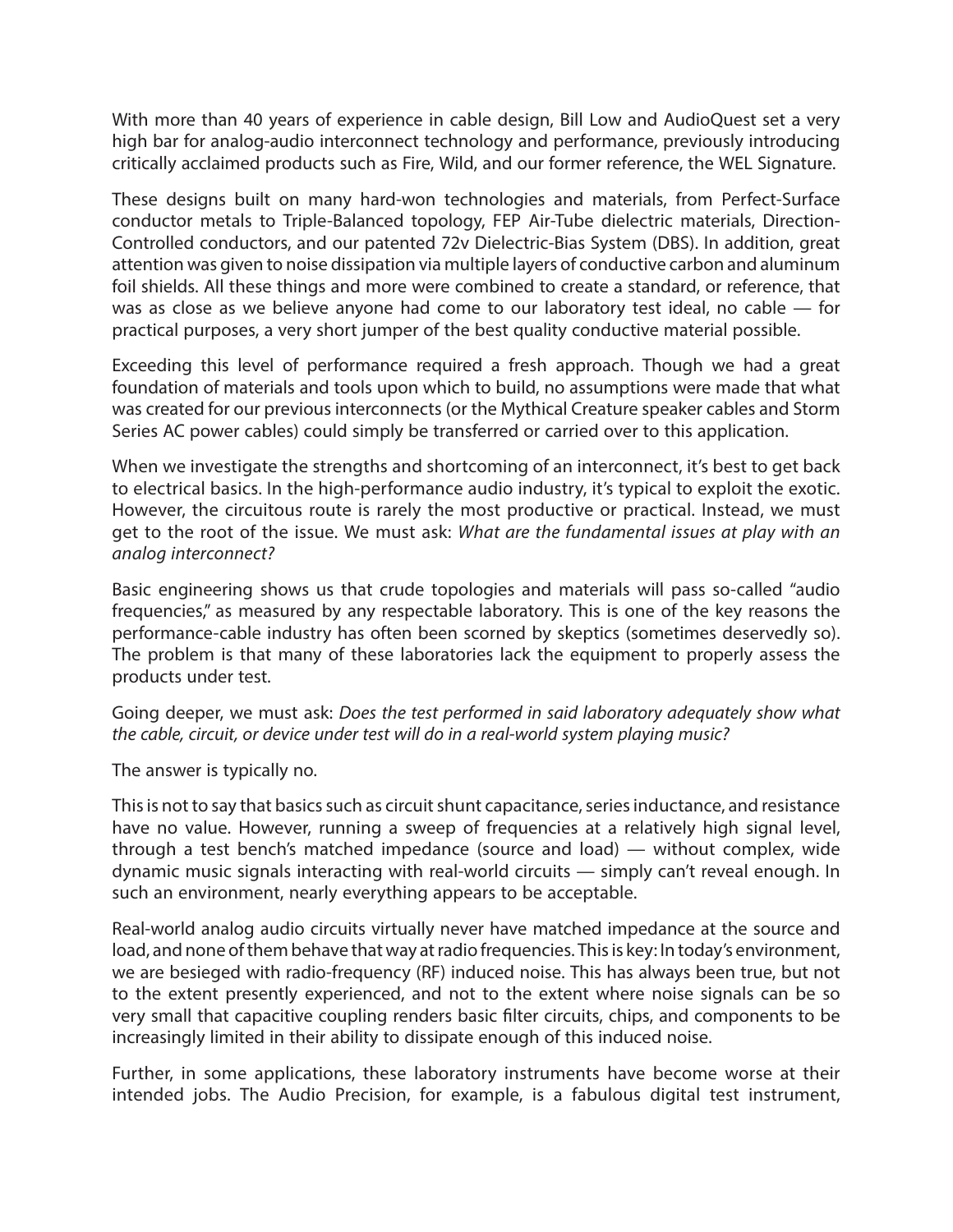respected industry-wide for its ability to provide insight into the performance capabilities of many audio circuits and components. However, its design inherently limits its high-frequency sensitivity to well below 500kHz. This is just below the AM radio band! Analog test benches could have been much better in this regard, but most tests were done with both high- and low-frequency filters in place. Why? To get consistent readings, and because almost nothing does well when all the induced noise is shown. This is a dirty secret of electronic design that goes back many decades. It's fair and credible, in that every technician/engineer essentially did the same thing.

However, if we wish to make technological strides forwards, we must see, acknowledge, and consider the full extent of the problems in play (warts and all). We must accept that there is simply too much induced noise to fully dissipate. Rather, we will need to both dissipate and drain the noise in the most efficacious way possible — *and* in the most even, consistent, or linear means possible.

There are significant factors working against us. As previously stated, real-world source and load circuits have unmatched circuit impedance. Typically, impedance is not linear at radio frequencies. Complicating matters, these issues are exacerbated by a cable's own characteristic impedance. To be fair, this is a minor issue at audio frequencies along relatively short lengths, but it's a significant issue for induced RF noise and with regards to the ways in which the primary music signal can suffer from transient intermodulation and masking effects at low signal level (via the induced RF noise).

The characteristic impedance (ie, 50, 75, or 110 ohm) of an interconnect cable has to do with the geometric spacing of the topology's high- to low-signal conductors and their dielectric constant. (It has *nothing* to do with series resistance, by the way.) These designs go back to broadcast radio and video — specifically, transmission lines. When matched with source and load electrical circuits of the exact same impedance, many inherent losses and distortions are either eliminated or greatly reduced. However, for many reasons that are both practical and directly related to circuit performance, that idea was abandoned by most of the audiophile industry almost from the beginning.

So, would there be any benefit in eliminating (as best we could), the cable's characteristic impedance? Absolutely! Could it be done? Yes — the issue is markedly reduced by eliminating the cable's dielectric constant via 100% electrostatic shielding. ZERO-Tech (no characteristic impedance) is a technology that I developed for AudioQuest's Storm Series of AC power cables as an offshoot of technologies developed for our Niagara Series power products. In those applications, the fundamental issue was minimizing any distortion or compression of transient current. For an analog interconnect, no such issue exists. However, the need for predictable linear behavior is still paramount. In fact, it's even more vital as the primary audio signal reaches far lower into the noise-floor.

By stabilizing this fundamental portion of virtually any cable (even some very exotic ones), we lower distortions within very low-level audio signals when connected within an audio system. Further, this allows us to significantly refine our Noise-Dissipation Technology. With more linear, predictable behavior, we are able to incorporate fewer layers of shielding, and to greater effect, thanks to carefully combined mixtures of conductive carbon and graphene, in conjunction with a more optimal application of our filtered 72v DBS. This is because low-loss